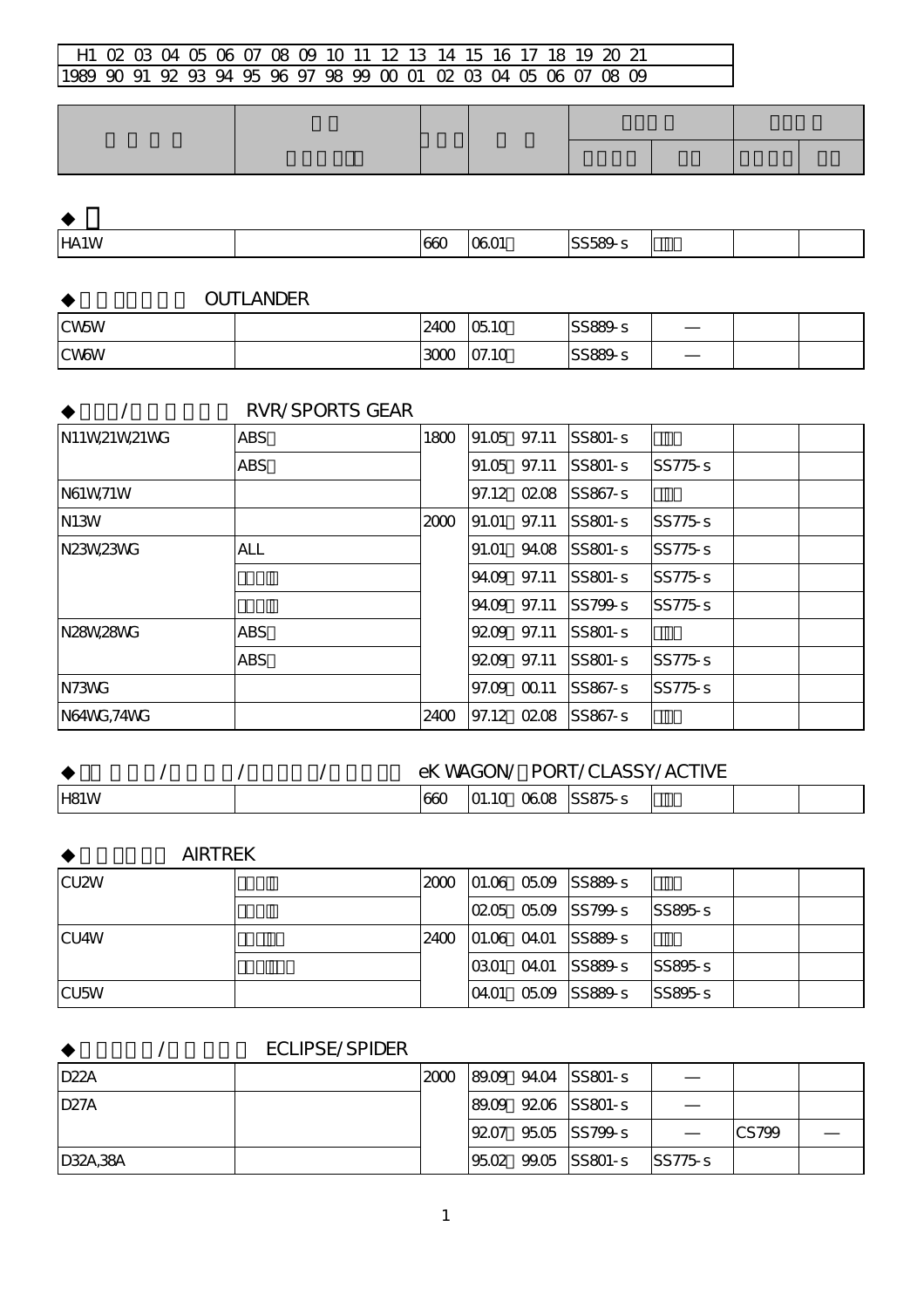| IDE <sub>2A</sub> |             | 1800 |  | $ 9409 \t0007$ $ SS801-s$        | SS818s |                                  |       |
|-------------------|-------------|------|--|----------------------------------|--------|----------------------------------|-------|
| <b>IDE3A</b>      | <b>MVEC</b> | 2000 |  | $ 94.09 \t0007 $ SS799-s SS818-s |        | $\textcolor{red}{\text{CS}}$ 799 | CS818 |
|                   | <b>MVEC</b> |      |  | $ 94.09 \t0007$ SS801-s SS818-s  |        |                                  |       |

# / GALANT/ASPIRE

| EA1A, EC1A        |            | 1800        | 9607 | 00.05      | $ SS801-S$  |                |       |       |
|-------------------|------------|-------------|------|------------|-------------|----------------|-------|-------|
|                   |            |             | 9607 | 0005       | $SS801-S$   | <b>SS775-s</b> |       |       |
| EA7A, EC7A        | <b>ALL</b> | 2000        |      | 00.05 0209 | $SS801-S$   |                |       |       |
|                   | 16"        |             | 0209 | 05.12      | $ SS801-S$  | SS775s         |       |       |
|                   | 16"        |             |      | 0209 05.12 | $SS801-S$   |                |       |       |
| EA3A,EC3A         |            | <b>2400</b> |      | 9808 0004  | $SS799 - S$ | SS775s         | CS799 |       |
|                   |            |             | ഥാനം | 0207       | SS889s      | SS775s         |       |       |
| EC <sub>5</sub> A |            | 2500        | 9607 | 0207       | SS799-s     | SS804s         | CS799 | CS804 |

# **/ インプロード GALANT/ETERNA/EMERAUDE**

| E52A,53A,72A |              | 1800 |            | 9202 9608   | $SS801-S$           |         |       |       |
|--------------|--------------|------|------------|-------------|---------------------|---------|-------|-------|
| <b>E54A</b>  |              | 2000 |            | 9202 9308   | $SS801-S$           |         |       |       |
|              |              |      |            | 9202 9308   | $SS801-S$           | SS775-s |       |       |
|              | <b>MVEC</b>  |      | 9309 9507  |             | SS799-s             | SS775-s | CS799 |       |
|              | <b>MVEC</b>  |      | 9309 95.07 |             | SS801-s             | SS775-s |       |       |
|              | <b>DOHC</b>  |      |            |             | 95.08 96.08 SS799-S | SS775s  | CS799 |       |
|              | <b>SOHC</b>  |      |            | 95.08 96.08 | $SS801-S$           | SS775-s |       |       |
| <b>E57A</b>  |              |      |            | 9202 9608   | $ SS801-S$          |         |       |       |
| E64A         | $\mathbf{I}$ |      |            | 9203 9310   | $SS801-S$           | SS775-s |       |       |
|              |              |      | 9207       | 9308        | $SS801-S$           | SS775-s |       |       |
|              |              |      |            | 9309 9608   | SS799s              | SS775-s | CS799 |       |
| E74A,84A     |              |      |            | 9203 9608   | $SS799 - S$         | SS775-s | CS799 |       |
|              |              |      |            | 9203 9608   | $ SS799-s $         | SS804-s | CS799 | CS804 |
| <b>E77A</b>  |              |      |            | 9206 9608   | SS801-s             |         |       |       |

# **GALANT FORTIS**

| CY <sub>4</sub> A | 16" | 2000 | 07.08 | SS889-s | SS895s |       |  |
|-------------------|-----|------|-------|---------|--------|-------|--|
|                   | 18" |      | 07.08 | SS889-s |        |       |  |
|                   |     |      | 0807  | SS799-s |        | CS799 |  |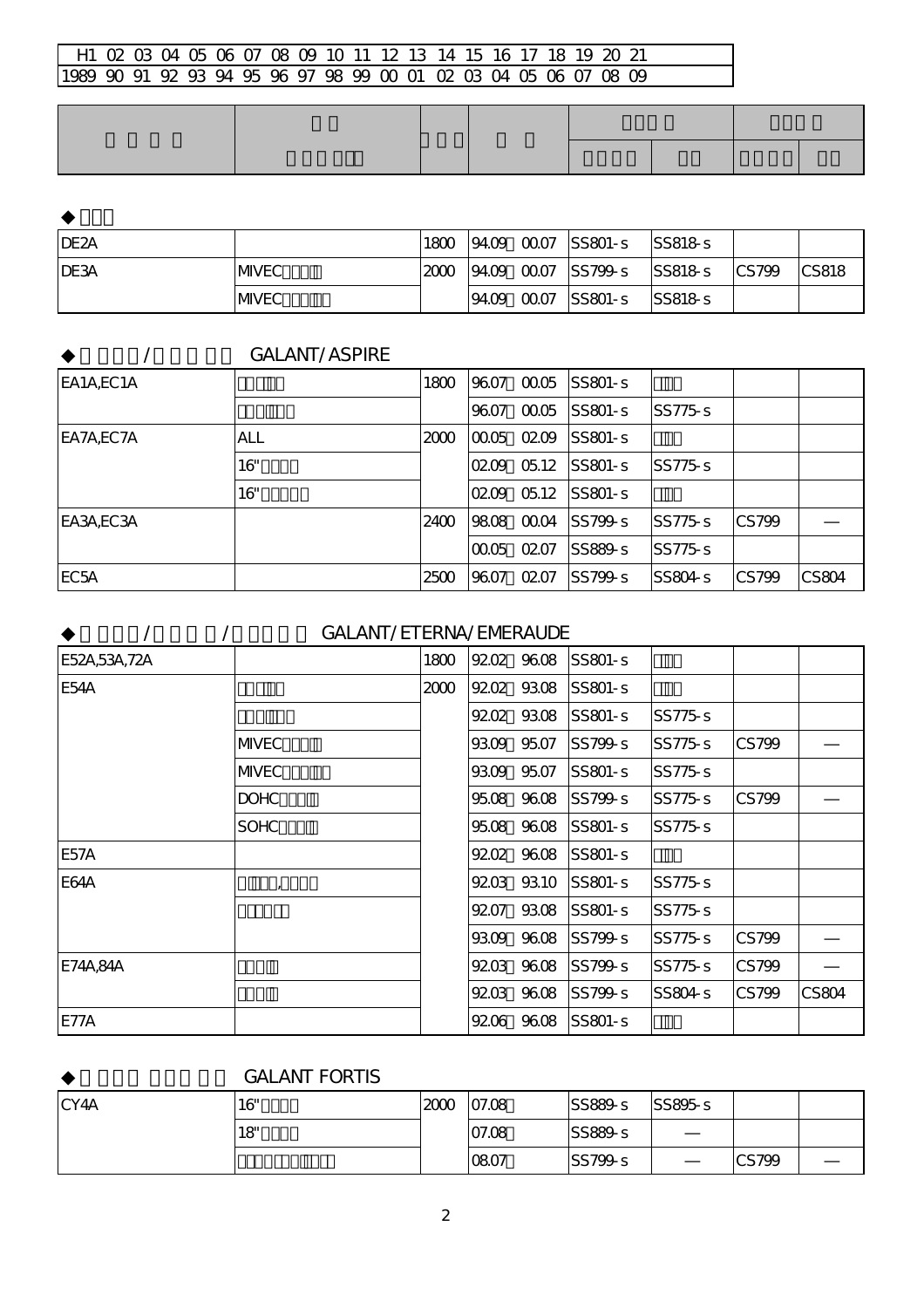# **COLT**

| Z25A,26A | 1300 | $[0210 \t0410 \t05911-s]$     |             |        |  |
|----------|------|-------------------------------|-------------|--------|--|
| Z21A,22A |      | 04.09                         | $SS91-S$    |        |  |
| Z28A     | 1500 | $[0211 \t0410 \t\t  SS911-s]$ |             |        |  |
| Z23A,24A |      | 04.09                         | $ SS91-S$   |        |  |
| IZ27A    |      | 0210 0408 SS911-S             |             |        |  |
|          |      | 04.09                         | $ SS127-S $ | SS818s |  |

# COLT PLUS

| Z23W            | 1500 | 04.08 | $ SS127-S $ | SS818s |  |
|-----------------|------|-------|-------------|--------|--|
|                 |      | 04.08 | $SS91-S$    |        |  |
| <b>Z24W</b>     |      | 04.08 | $ SS91-S$   |        |  |
| <b>Z27W27MG</b> |      | 04.08 | $ SS127-S $ | SS818s |  |

#### **SIGMA**

| F11A,12A           |            | 2000 |        | 90.10 95.08 SS801-S | SS775s         |                                    |       |
|--------------------|------------|------|--------|---------------------|----------------|------------------------------------|-------|
| IF <sub>13</sub> A | 25E        | 2500 | ⊦90.10 | 9309 ISS801-s       | <b>SS775-s</b> |                                    |       |
|                    | $25V - SE$ |      |        | 9310 9508 SS799-S   | SS775s         | CS799                              |       |
| IF <sub>15</sub> A |            |      |        | 9010 9309 SS799-S   | SS775s         | $\textcolor{red}{\text{ICS}}$ 799  |       |
| F <sub>25</sub> A  |            |      |        | 90.10 95.08 SS799-S | SS804s         | $\textcolor{red}{\text{CS}}$ 799   | CS804 |
| <b>F17A</b>        |            | 3000 |        | 90.10 95.08 SS799-S | SS775s         | $\textcolor{red}{\text{CS}}$ 799   |       |
| F27A               |            |      | 9010   | 9508 ISS799-S       | SS804s         | $\textcolor{red}{\mathsf{CS}}$ 799 | CS804 |

# ◆シャリオ/シャリオ グランディス CHARIOT/CHARIOT GRANDIS

| N33W34W48W  | <b>ABS</b> | 2000 | 91.03 | 97.10       | $SS801-S$      |         |  |
|-------------|------------|------|-------|-------------|----------------|---------|--|
|             | <b>ABS</b> |      | 91.03 | 97.10       | SS801-s        | SS775-s |  |
| <b>N43W</b> | <b>ABS</b> |      |       | 91.05 95.03 | $SS801-S$      |         |  |
|             | <b>ABS</b> |      | 91.05 | 95.03       | SS801-s        | SS775-s |  |
|             |            |      | 9504  | 97.10       | $SS801-S$      |         |  |
|             |            |      |       | 9504 97.10  | $SS799 - S$    | SS775-s |  |
| N34W44W     |            | 2400 | 9303  | 97.10       | SS801-s        | SS775-s |  |
| N84W, 94W   |            |      |       | 97.08 00.03 | SS867-s        |         |  |
|             |            |      | 0004  | 0305        | SS889-s        |         |  |
| NA4W        |            |      | 0305  |             | SS889-s        |         |  |
| N86W96W     |            | 3000 | 99.10 | 0206        | <b>SS867-S</b> | SS804-s |  |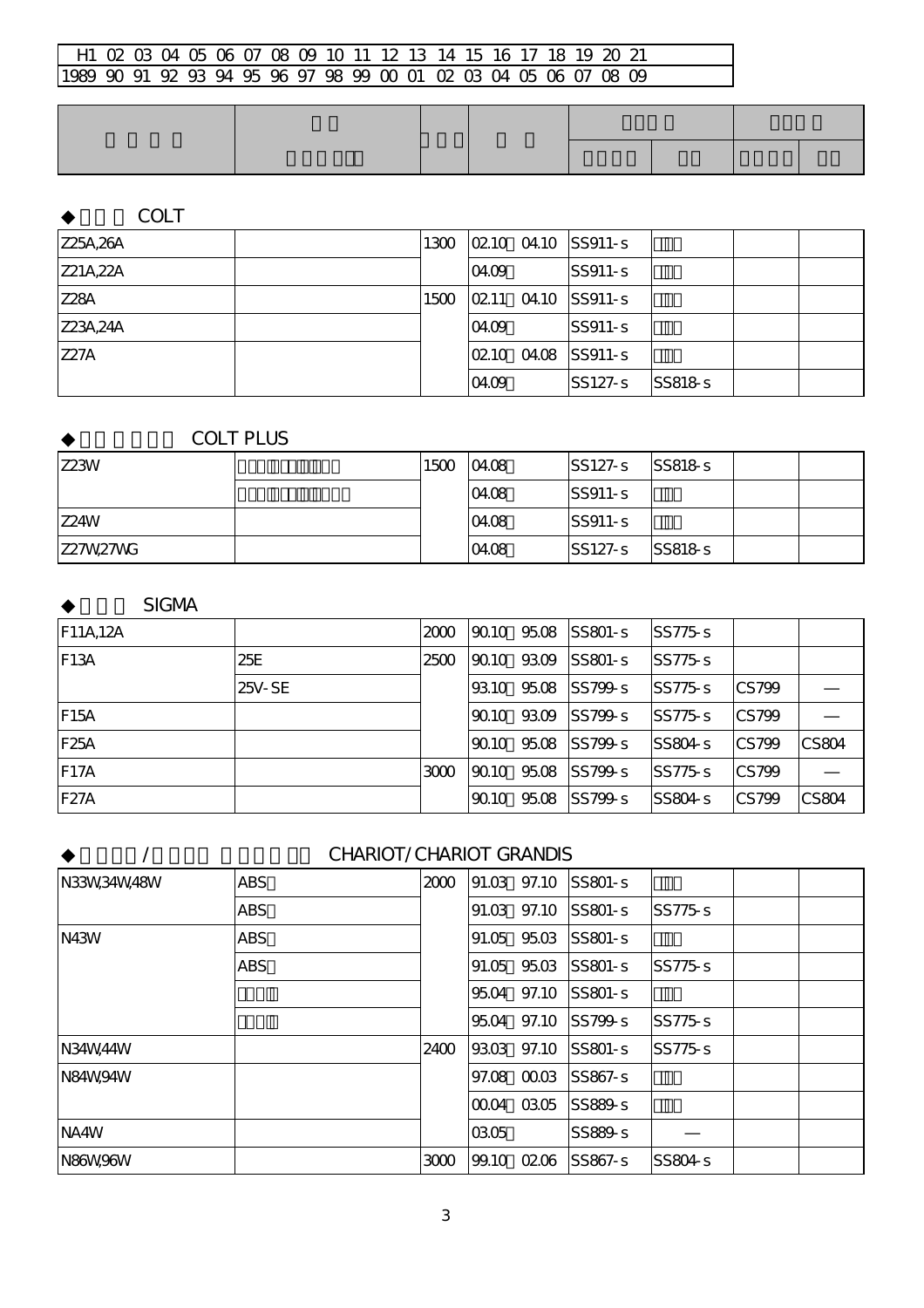# **TOWNBOX**

| <b>U61V</b><br>'64W<br>:3/V/<br><b>ANIE</b><br>ww<br>___ | $\infty$ | $\cdots$<br>$\mathbf{z}$<br>____ |  |  |
|----------------------------------------------------------|----------|----------------------------------|--|--|

# **TOWNBOX WIDE**

| U65 <sub>N/6</sub><br>W66W | 110C | 99.06 | 01.05 | SS875s |                          |  |
|----------------------------|------|-------|-------|--------|--------------------------|--|
|                            |      |       |       |        | <b>IR 750</b><br>19, 190 |  |

### **CHALLENGER**

| K94W94WG     | 2500 9606 97.07 SS799-S        |  |  |
|--------------|--------------------------------|--|--|
| K97MG        | 2800 9606 99.05 SS799-S        |  |  |
| <b>IK96W</b> | 3000 9606 9807 SS799-S         |  |  |
| <b>IK99W</b> | $ 3500 $ 97.08 01.04 $ SS799s$ |  |  |

# **DIAMANTE**

| F11A,F12A         |               | 2000 | 9002  | 95.01 | $SS801-S$ | SS775-s |                                  |       |
|-------------------|---------------|------|-------|-------|-----------|---------|----------------------------------|-------|
| F <sub>13</sub> A | 25E,25        | 2500 | 9005  | 9501  | $SS801-S$ | SS775-s |                                  |       |
|                   | $25V-S$       |      | 9210  | 9309  | SS799-s   | SS775-s | $\textcolor{red}{\text{CS}}$ 799 |       |
|                   |               |      | 9310  | 95.01 | SS801-s   | SS775-s |                                  |       |
|                   | 25V, 25V - SE |      | 9311  | 9501  | SS799-s   | SS775-s | CS799                            |       |
| IF15A             |               |      | 9005  | 9311  | SS799-s   | SS775-s | CS799                            |       |
| <b>F25A</b>       |               |      | 9005  | 9501  | SS799-s   | SS804-s | CS799                            | CS804 |
| F31A              |               |      | 95.01 | 0209  | SS799-s   | SS775-s | CS799                            |       |
| F <sub>34</sub> A |               |      | 0210  | 0512  | SS799-s   | SS775-s | CS799                            |       |
| <b>F41A</b>       |               |      | 95.01 | 0209  | SS799-s   | SS804-s | CS799                            | CS804 |
| <b>F17A</b>       |               | 3000 | 9005  | 95.01 | SS799-s   | SS775-s | CS799                            |       |
| <b>F27A</b>       |               |      | 9005  | 95.01 | SS799-s   | SS804-s | CS799                            | CS804 |
| F <sub>36</sub> A |               |      | 9501  | 0209  | SS799-s   | SS775-s | CS799                            |       |
| F46A,47A          |               |      | 9501  | 0209  | SS799-s   | SS804-s | CS799                            | CS804 |

#### **DION**

| <b>CR5W</b>   | 1800 |      | $ 0205 \t0512 $ SS889-s |  |  |
|---------------|------|------|-------------------------|--|--|
| <b>CR6W9W</b> | 2000 | 0001 | 05.12 SS801-s           |  |  |

|              | DELICA/STAR WAGON/SPACE GEAR |                                       |       |  |         |  |  |  |
|--------------|------------------------------|---------------------------------------|-------|--|---------|--|--|--|
| <b>IPD4W</b> |                              | 94.03 97.09 SS799-S<br>24OC<br>SS806s |       |  |         |  |  |  |
| CV5W(D:5)    |                              |                                       | O7.01 |  | SS889-S |  |  |  |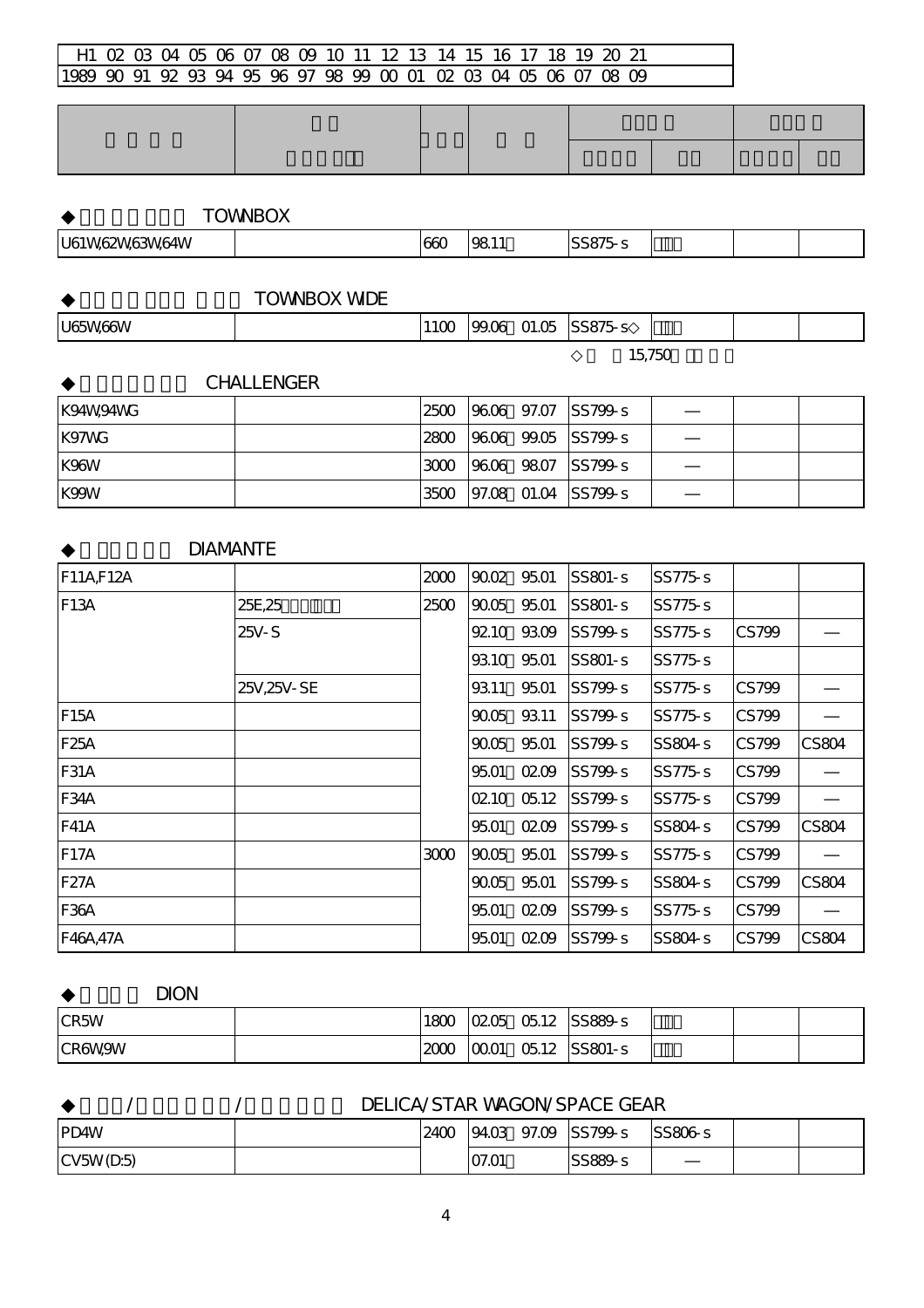|                     | DELICA/STAR WAGON/SPACE GEAR |                                         |  |  |                     |        |  |  |  |
|---------------------|------------------------------|-----------------------------------------|--|--|---------------------|--------|--|--|--|
| <b>PD8WPE8WPF8W</b> |                              | 19403 0410 ISS799-S<br>2800<br>ISS806-s |  |  |                     |        |  |  |  |
| IPD6WPF6W           |                              | 3000                                    |  |  | 94.03 06.12 SS799-S | SS806s |  |  |  |

TOPPO BJ WIDE

| H43A,48A | 11 <sub>m</sub><br>ں ا | 9811 | 01.05 | SS875s |  |  |
|----------|------------------------|------|-------|--------|--|--|
|          |                        |      |       | 15,750 |  |  |

**PAJERO** 

| V21W                          |            |      | 2400 | 9605  | 99.09     | SS799-s            | SS806-s |  |
|-------------------------------|------------|------|------|-------|-----------|--------------------|---------|--|
| V24W,24WG,44W,44WG            | <b>ABS</b> | (ABS | 2500 | 9010  | 9306      | SS799-s            | SS806s  |  |
| V24C                          |            |      |      | 9010  | 97.03     | SS799-s            | SS806-s |  |
| V24W24WG,47WG                 |            |      |      | 9307  | 97.03     | SS799-s            | SS806-s |  |
| V26C,46V,26W,26WG<br>V46W46MG |            |      | 2800 | 9307  | 99.09     | SS799-s            | SS806-s |  |
| V23C,23W43W                   |            |      | 3000 | 9010  | 99.09     | SS799-s            | SS806s  |  |
| V63W73W                       |            |      |      |       | 0008 0609 | SS107-s            |         |  |
| <b>V83W93W</b>                |            |      |      | 0610  |           | SS107-s            |         |  |
| <b>V68N78W</b>                |            |      | 3200 | 99.09 | 04.11     | SS107-s            |         |  |
| V <sub>98</sub> W             |            |      |      | 0810  |           | SS119 <sub>s</sub> | SS120-s |  |
| V25C,25W45W                   |            |      | 3500 | 9307  | 99.09     | SS799-s            | SS806s  |  |
| V <sub>55</sub> W             |            |      |      | 97.08 | 99.09     | SS107-s            | SS806-s |  |
| <b>V65W75W</b>                |            |      |      | 99.10 | 05.11     | SS107-s            |         |  |
| <b>V77W</b>                   |            |      | 3800 | 05.11 | 0609      | SS107-s            |         |  |
| <b>V87W</b>                   |            |      |      | 0610  |           | SS107-s            |         |  |
| <b>V97W</b>                   |            |      |      | 0610  |           | SS119-s            | SS120-s |  |

#### /  $\sqrt{ }$  MNICA/MNICA TOPPO/TOPPO BJ

| H31A, 32A, 37A   | 660 |  | 9308 9812 SS257-S  |  |  |
|------------------|-----|--|--------------------|--|--|
| IH36A            |     |  | 9308 9810 SS257-S  |  |  |
| IH36A            |     |  | 9308 9810 SS257-S  |  |  |
| H41A,42A,46A,47A |     |  | 9808 07.07 SS875-S |  |  |

**MRAGE** 

| CA1A,CB2A          | <b>ABS</b> | (ABS | 1300 |  | $ 91.08$ 9511 $ SS277-s $ | <b>SS818-s</b>  |  |
|--------------------|------------|------|------|--|---------------------------|-----------------|--|
| CJ1A,CK1A          |            |      |      |  | 9508 0008 SS277-S         |                 |  |
| CA2A, 3A, CB2A, 3A | <b>ABS</b> | (ABS | 1500 |  | $ 91.08$ 9511 SS277-S     | <b>ISS818-s</b> |  |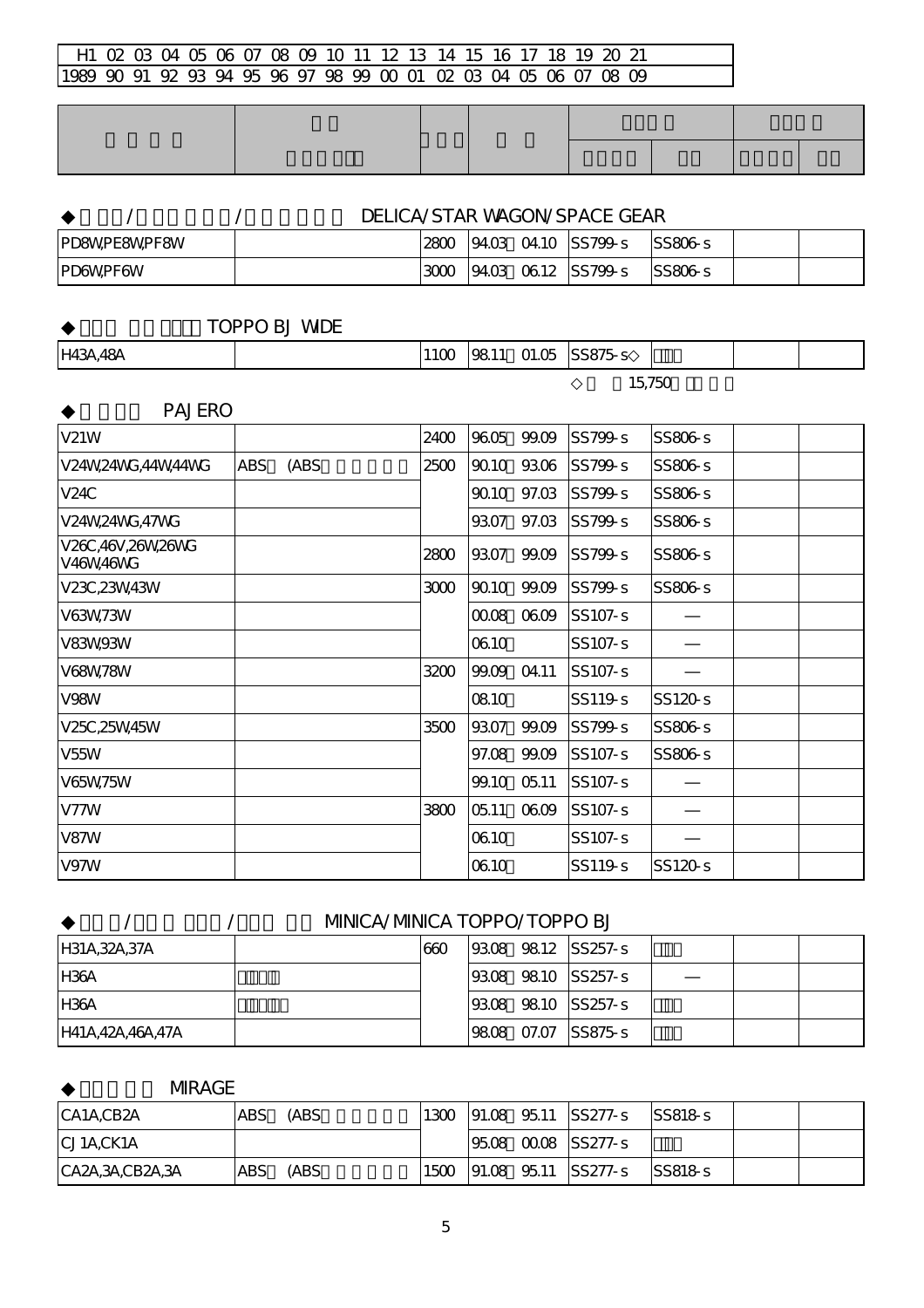# **MRAGE**  $CC3A, CD3A$   $ABS (94.09)$   $91.0894.08$  SS277-s ABS 95.11 SS277-s SS818-s  $CK2A, CN2A, CL2A$   $ABS$   $\qquad \qquad$  95.08  $\Box$  95.277-s ABS 95.08  $\alpha$ 08 SS277-s SS818-s CA4A,CC4A,CB4A,6A 2000 91.08 95.11 SS801-s SS818-s  $CJ5A$  ( $\overline{O}$ ) 1POT  $\overline{O}$  95.08  $\overline{O}$  95.08  $\overline{O}$  SS801-s SS818-s 2POTキャリパ 95.08~00.08 SS799-s SS818-s CK4A 95.08~00.08 SS801-s SS818-s CB7A,CD7A | ABS | 1800 | 91.08 92.10 | SS277-s ABS 99.08 92.10 SS277-s SS818-s CK6A,CM5A 95.08~00.08 SS801-s SS818-s  $CD8A$   $ABS$   $200\,9210\,95.11$   $SS277-s$ ABS付 92.10~95.11 SS277-s SS818-s  $CB8A$  ABS  $(94.09)$  92.10  $94.08$  SS277-s ABS 92.10 95.11 SS277-s SS818-s  $CK8A, CNB4$   $ABS$   $95.08~99.06$   $SS277-s$ ABS 95.08 99.06 SS277-s SS818-s

# **MRAGE DINGO**

| CQ1A              |      |  | $1300$ $ 0001$ $0011$ $ $ SS801-s |  |  |
|-------------------|------|--|-----------------------------------|--|--|
|                   |      |  | 00.12 0208 SS114-s                |  |  |
| CQ <sub>2</sub> A | 1500 |  | 98.11 00.11 SS801-s               |  |  |
|                   |      |  | $ 0012 \t0208 \t  S5114 \t s$     |  |  |
| CQ5A              | 1800 |  | $ 0002 \t0011 $ SS801-s           |  |  |
|                   |      |  | 00.12 0208 SS114-s                |  |  |

#### LANCER

| CB <sub>2</sub> A                 | <b>ABS</b> | (ABS    | 1300 |       |             | $91.08$ $9511$ $ SS277-s $ | SS88s  |  |
|-----------------------------------|------------|---------|------|-------|-------------|----------------------------|--------|--|
| CK <sub>1</sub> A                 |            |         |      |       | 95.08 00.05 | $SS277-s$                  |        |  |
| CB <sub>2</sub> A <sub>,3</sub> A | <b>ABS</b> | (ABS    | 1500 |       | 91.08 95.11 | $SS277-s$                  | SS818s |  |
| CD <sub>3</sub> A                 | <b>ABS</b> | (94.09) |      | 91.08 | 94.08       | $SS277-s$                  |        |  |
|                                   | <b>ABS</b> |         |      |       | 91.08 95.11 | $SS277-s$                  | SS818s |  |
| CK2A,CM2A                         | <b>ABS</b> |         |      |       |             | 95.08 00.05 SS277-S        |        |  |
|                                   | <b>ABS</b> |         |      |       | 95.08 00.05 | $ SS277-s $                | SS818s |  |
| CS <sub>2</sub> A                 |            |         |      | 0005  |             | SS114s                     |        |  |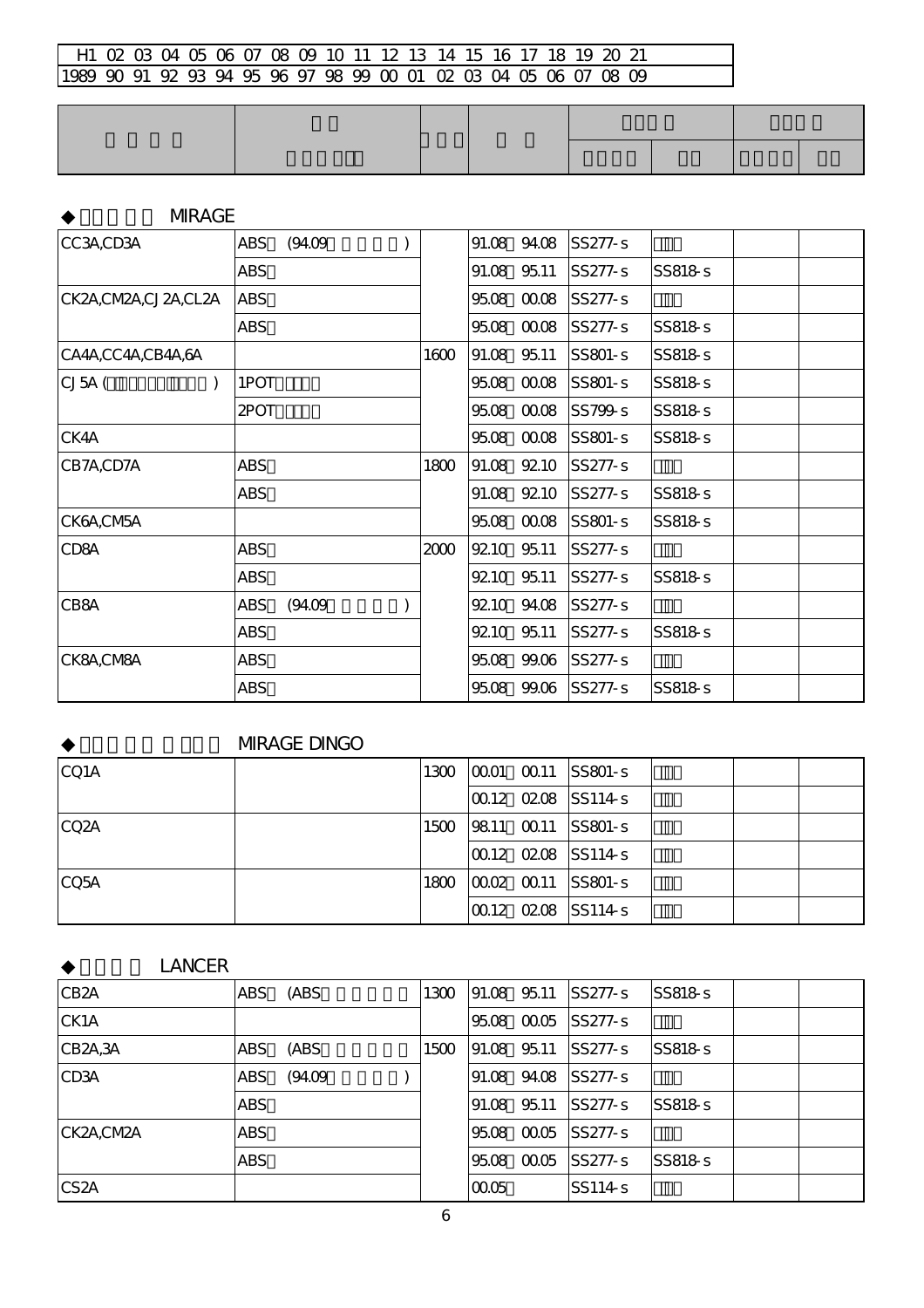|  | <b>LANCER</b> |
|--|---------------|
|--|---------------|

| CB4A, 6A, CK4A    |                                    | 1600 |           | 91.12 0005  | $SS801-S$           | <b>SS818-s</b> |       |              |
|-------------------|------------------------------------|------|-----------|-------------|---------------------|----------------|-------|--------------|
| CB7A,CD7A         | <b>ABS</b>                         | 1800 |           | 91.08 9210  | SS277-s             |                |       |              |
|                   | <b>ABS</b>                         |      |           | 91.08 9210  | SS277-s             | SS818-s        |       |              |
| CD5A, CK5A, CM5A  |                                    |      |           | 91.10 0005  | $ SS801-S$          | <b>SS818-s</b> |       |              |
| CS <sub>5</sub> A |                                    |      | 0005      |             | SS114-s             |                |       |              |
|                   |                                    |      | 0311      |             | SS889-s             | SS895-s        |       |              |
| CD <sub>8</sub> A | <b>ABS</b>                         | 2000 | 9210 9511 |             | SS277-s             |                |       |              |
|                   | <b>ABS</b>                         |      |           | 9210 9511   | SS277-s             | <b>SS818-s</b> |       |              |
| CK8A,CMBA         | <b>ABS</b>                         |      |           | 9508 99.06  | SS277-s             |                |       |              |
|                   | <b>ABS</b>                         |      |           | 9508 99.06  | SS277-s             | SS818-s        |       |              |
| CD <sub>9</sub> A | $\mathbf{1}$<br>'93                |      |           | 9210 9312   | SS799-s             | SS818-s        | CS799 | <b>CS818</b> |
|                   | 23<br>94, 95                       |      | 94.01     | 9607        | SS799s              | SS818-s        | CS799 | <b>CS818</b> |
| CN <sub>9</sub> A | $\overline{4}$<br>'97              |      |           | 9608 97.12  | SS799-s             | SS804-s        | CS799 | CS804        |
| CP <sub>9</sub> A | 5<br><b>RS</b><br>98               |      | 9801      | 9812        | SS799s              | SS804-s        | CS799 | CS804        |
|                   | 5<br>98<br>brembo                  |      | 9801      | 9812        | SS690s              | SS691-s        | CS690 | CS691        |
| CP <sub>9</sub> A | 6<br>'99<br><b>RS</b>              |      | 99.01     | 0005        | $SS799 - s$         | SS804-s        | CS799 | CS804        |
|                   | 6<br>'99<br>brembo                 |      | 99.01     | 0005        | SS690-s             | SS691-s        | CS690 | CS691        |
| CT <sub>9</sub> A | $\overline{7}$<br><b>RS</b><br>'O1 |      | 01.01     | 0301        | SS799-s             | SS804-s        | CS799 | CS804        |
|                   | $\overline{7}$<br>'Ol<br>brembo    |      | 01.01     | 0301        | SS690-s             | SS691-s        | CS690 | CS691        |
|                   | $\overline{7}$<br>GT-A<br>$\infty$ |      | 0202 0301 |             | SS690-s             | SS691-s        | CS690 | CS691        |
|                   | 8<br><b>RS</b><br>'Œ               |      |           | 0301 0401   | $SS799 - S$         | SS804s         | CS799 | CS804        |
|                   | 8<br>'Œ<br>brembo                  |      |           | 0301 0401   | SS690-s             | $SS691-S$      | CS690 | CS691        |
|                   | 8<br>'04<br><b>RS</b>              |      |           |             | 04.02 05.02 SS799-S | SS804-s        | CS799 | CS804        |
|                   | 8<br>brembo<br>O4                  |      |           |             | 04.02 05.02 SS690-S | SS691-s        | CS690 | CS691        |
|                   | 9<br>'О5<br><b>RS</b>              |      |           | 05.03 07.01 | SS799-s             | SS804-s        | CS799 | CS804        |
|                   | 9<br>'Œ<br>brembo                  |      |           | 05.03 07.01 | SS690-s             | SS691-s        | CS690 | CS691        |
| CZ4A              | 10<br><b>RS</b><br>œ               |      | O7.01     |             | SS799-s             | SS866-s        | CS799 | CS866        |
|                   | 10<br>brembo<br>œ                  |      | O7.01     |             |                     |                |       |              |